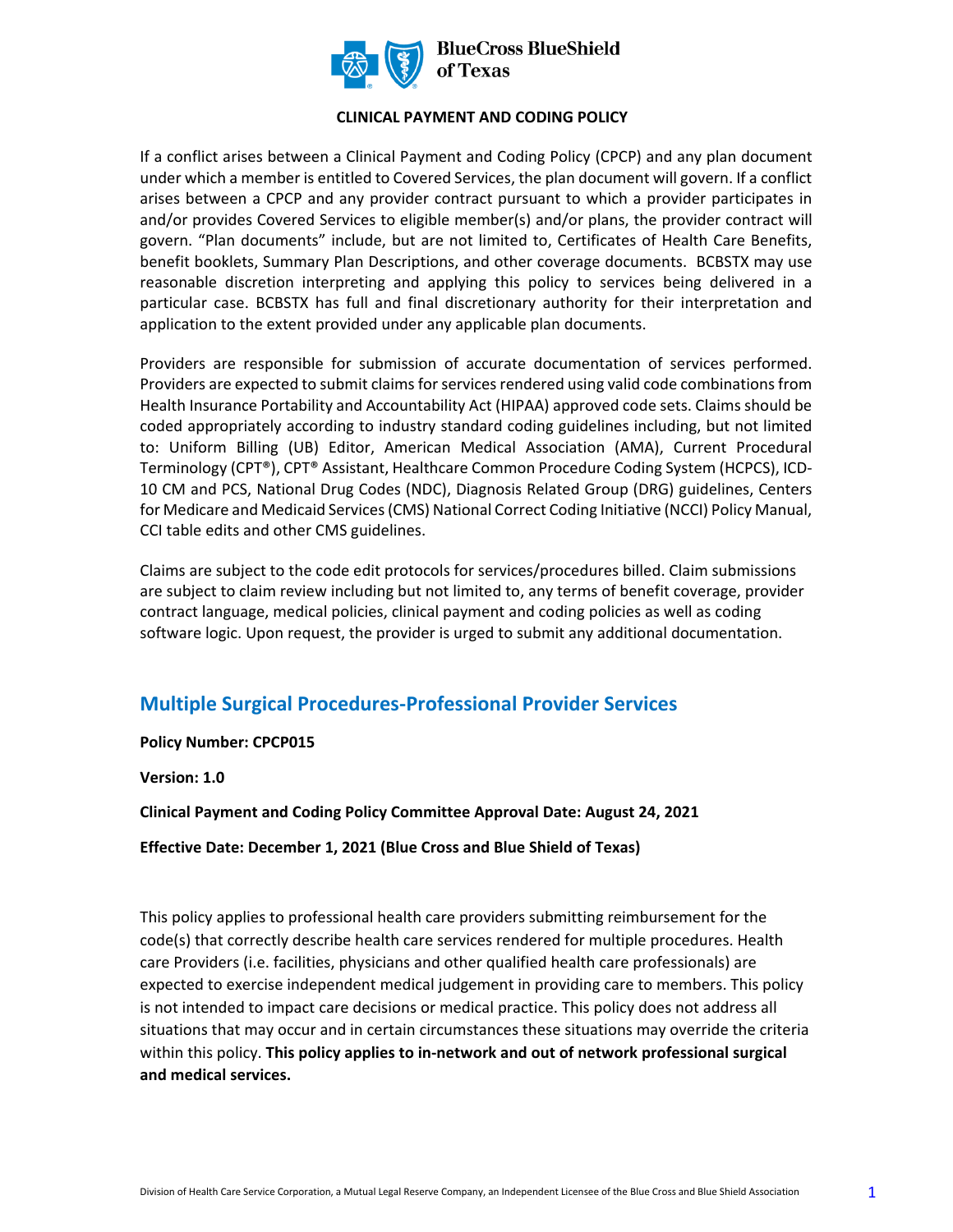

# **Description:**

To be considered for multiple surgical procedure reductions, these services must be performed:

- On the same date of service;
- Within the same Operative Session;
- By the same provider; and
- At the same place of treatment.

Multiple surgical procedure reductions apply to all claim processing; exceptions may exist, so it is important to check with the Plan. Modifier 51 may be appropriately appended in these cases, but it is not required.

## **Reimbursement Information:**

When two or more surgical procedures are performed on the same date of service by the same professional provider, the following pricing methodology is used:

- **Primary Procedure:** Eligible at 100% of the fee schedule, or billed amount whichever is  $less<sup>1</sup>$
- **Secondary and Subsequent Procedures:** Eligible at 50% of the fee schedule, or billed amount whichever is less.

<sup>1</sup> The primary procedure is the service line with the highest total allowable.

### **All surgical services (multiple and/or bilateral) rendered by the same performing provider for the same member and date of service in the same setting should be submitted on one claim.**

Surgical procedures should be submitted with one (1) unit. If the same surgical service was performed more than once and the procedure is not eligible for modifier 50 then the procedure code should be billed on a separate line on the claim with (1) unit. Modifier 50 should only be reported with one line and with one unit of service.

Bilateral surgical procedures are performed on both sides of the body during the same surgical session or on the same day. Multiple surgical pricing reductions may apply.

Eligible reimbursement for services should reflect codes that best represent the services provided. Providers should submit claims in accordance with the Plan's billing policies and/or guidelines to ensure that correct claim pricing methodology is applied when billing multiple surgical procedures.

### **Multiple Surgical Pricing Exclusions**

The following services are excluded from multiple surgical pricing reductions:

- Add on codes
- Modifier -51 exempt codes are excluded from multiple surgery reductions but can be considered the primary procedure when the service line has the highest allowable.

The plan reserves the right to request supporting documentation. Claim(s) that do not adhere to coding and billing guidelines may result in a denial or reassigned payment rate. Claims may be reviewed on a case by case basis. For additional information related to this policy, please refer to the Plan's website or contact your Network Management Office.